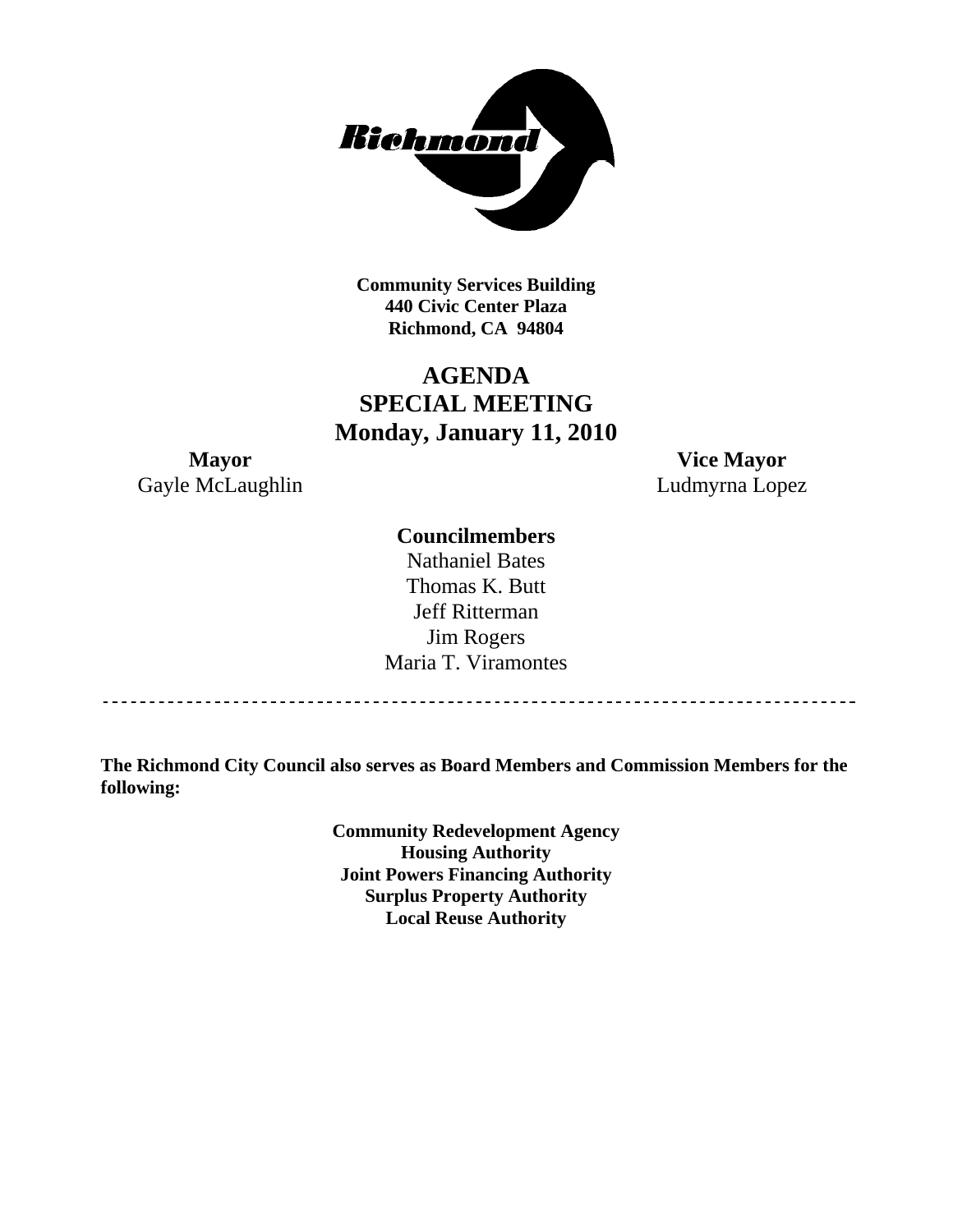# **MEETING PROCEDURES**

The City of Richmond encourages community participation at its City Council meetings and has established procedures that are intended to accommodate public input in a timely and time-sensitive way. As a courtesy to all members of the public who wish to participate in City Council meetings, please observe the following procedures:

**PUBLIC COMMENT ON AGENDA ITEMS:** Anyone who desires to address the City Council on items appearing on the agenda must complete and file a pink speaker's card with the City Clerk **prior** to the City Council's consideration of the item. Once the City Clerk has announced the item and discussion has commenced, no person shall be permitted to speak on the item other than those persons who have submitted their names to the City Clerk. Your name will be called when the item is announced for discussion. **Each speaker will be allowed TWO (2) MINUTES to address the City Council on NON-PUBLIC HEARING items listed on the agenda.** 

*The City Council's adopted Rules of Procedure recognize that debate on policy is healthy; debate on personalities is not. The Chairperson has the right and obligation to cut off discussion that is too personal, too loud, or too crude.*